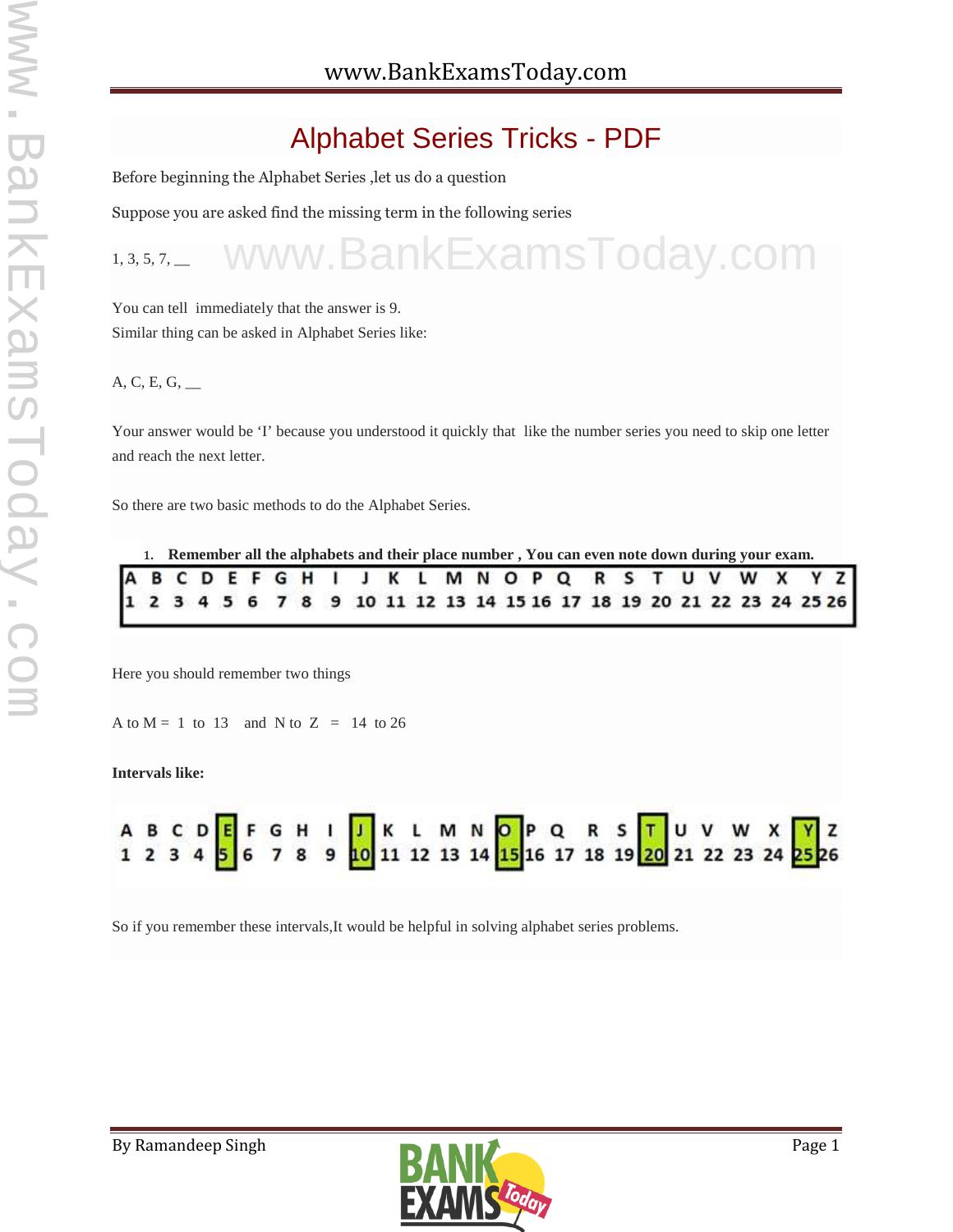# ww5/ 10 15 20 25 ay com

For example:

### **What is the value of U?**

So here in this case you can tell immediately that it is 21 because you know that immediately before U is T and its value is 20

Let us pick up another question

### **What is the missing letter in the series? U O I \_\_\_ A.**

**Solution:** If you observe it attentively, then we can see that they are the vowels written in the REVERSE order.

U O IE A

Ans. E

### **Find the missing term in the series - AD , GJ, MP, ?**

### **Solution:**

To do this we need to see their numeral values

 $AD = 1$  and  $1+3 = 14$ 

G J =4+3 is 7 and 7+3 is  $10 = 7 10$ 

 $MP = 10+3$  is 13 and 13+3 is 16 = 13 16

So the next would be  $16+3$  is 19 which means S and  $19+3$  is 22 which means  $V = SV$ 

The missing term is SV.

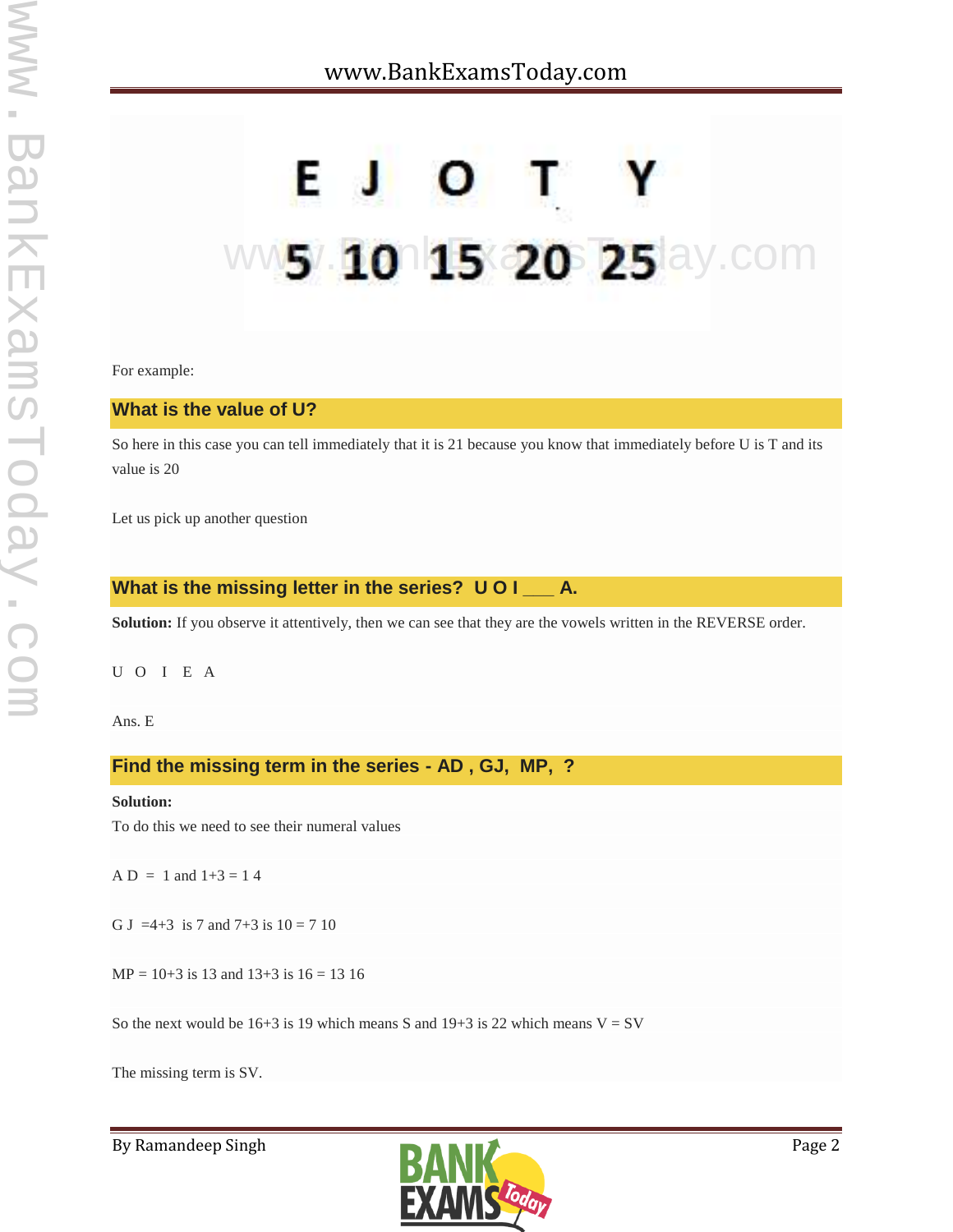### 2.**Next method is by using circle of letters**

This method is very useful when the series is not linear like the one you did in the first method.



### **BDF, JLN, QSU, \_\_\_\_**

**Solution:**



As you can see that between the GROUPS , the gap is reduced by one letter in every step but letters of the group have a gap of one letter only.

### **So our answer is**

### **BDF, JLN, QSU, WYA**

Now

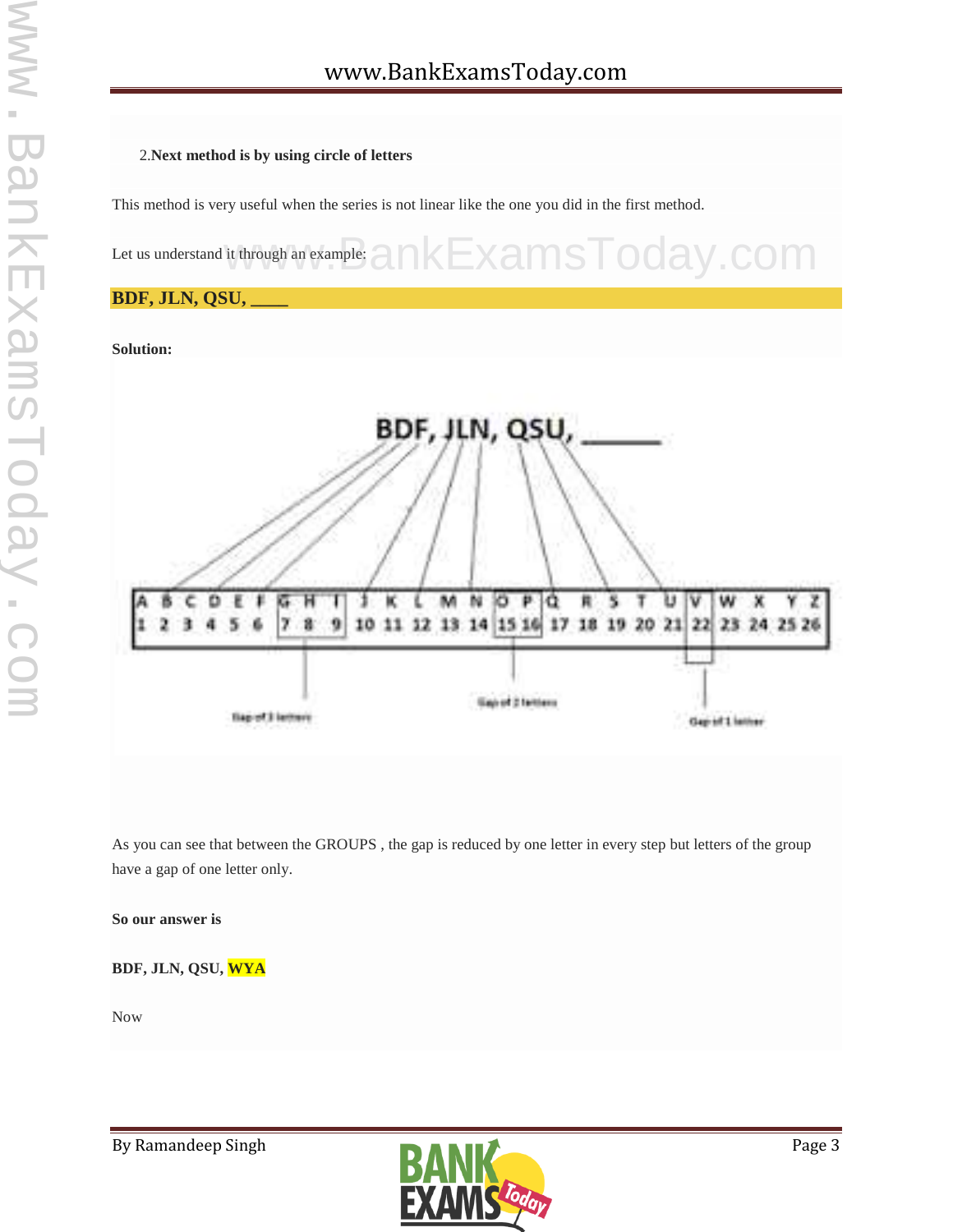

**After identifying the first letter of the group which is W if you look at the circle it is quite easy to reach on the next two letters where as in case of linear series you have to come again which might bring chances of errors.**

**Find the next term of the series - AZ, CX, FU, \_\_**

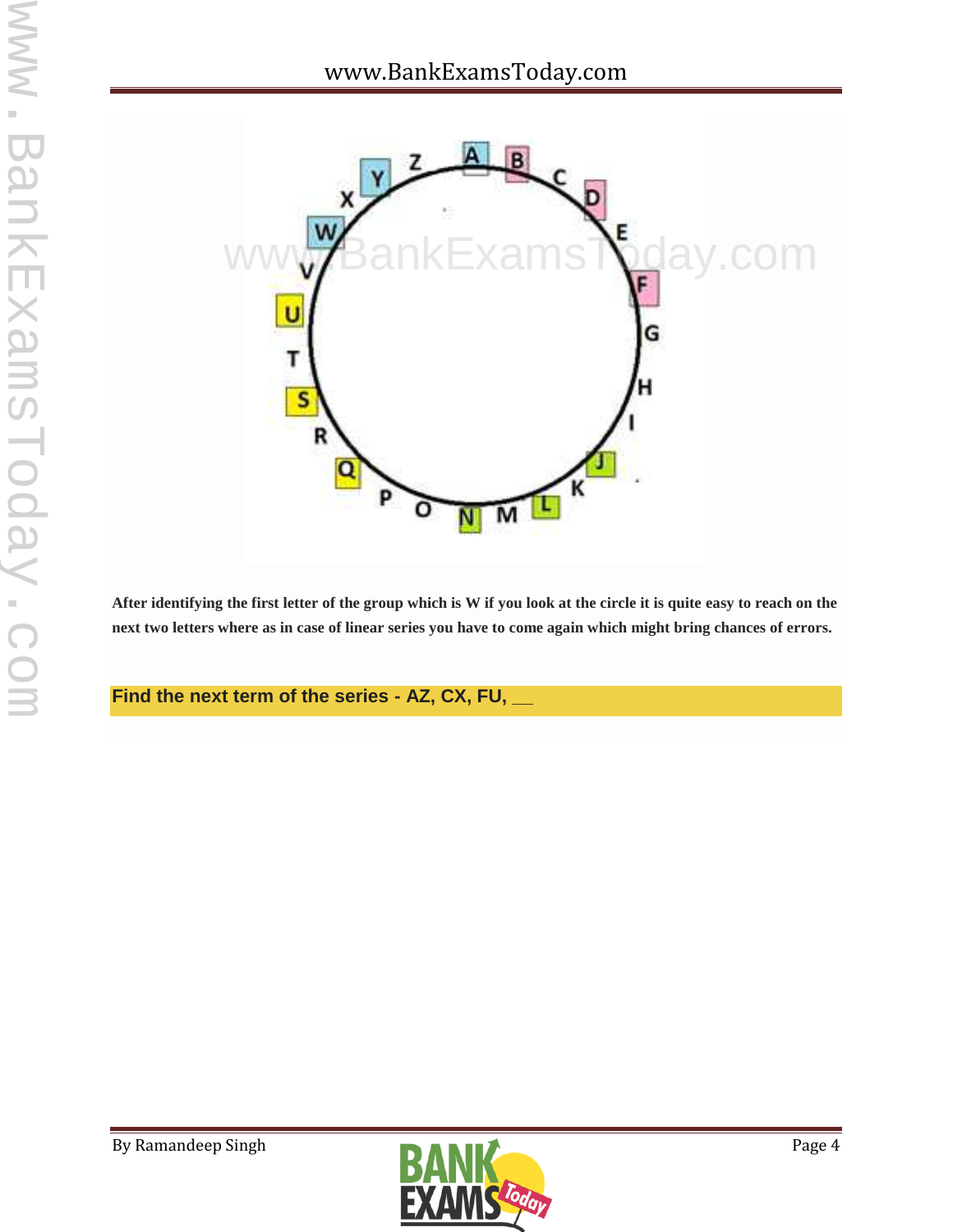## www.BankExamsToday.com



There two series in this question running simultaneously.



**What would be the next term in the following series - QPO, NML, KJI, \_\_\_\_.**

Solution: The next term is HGF.

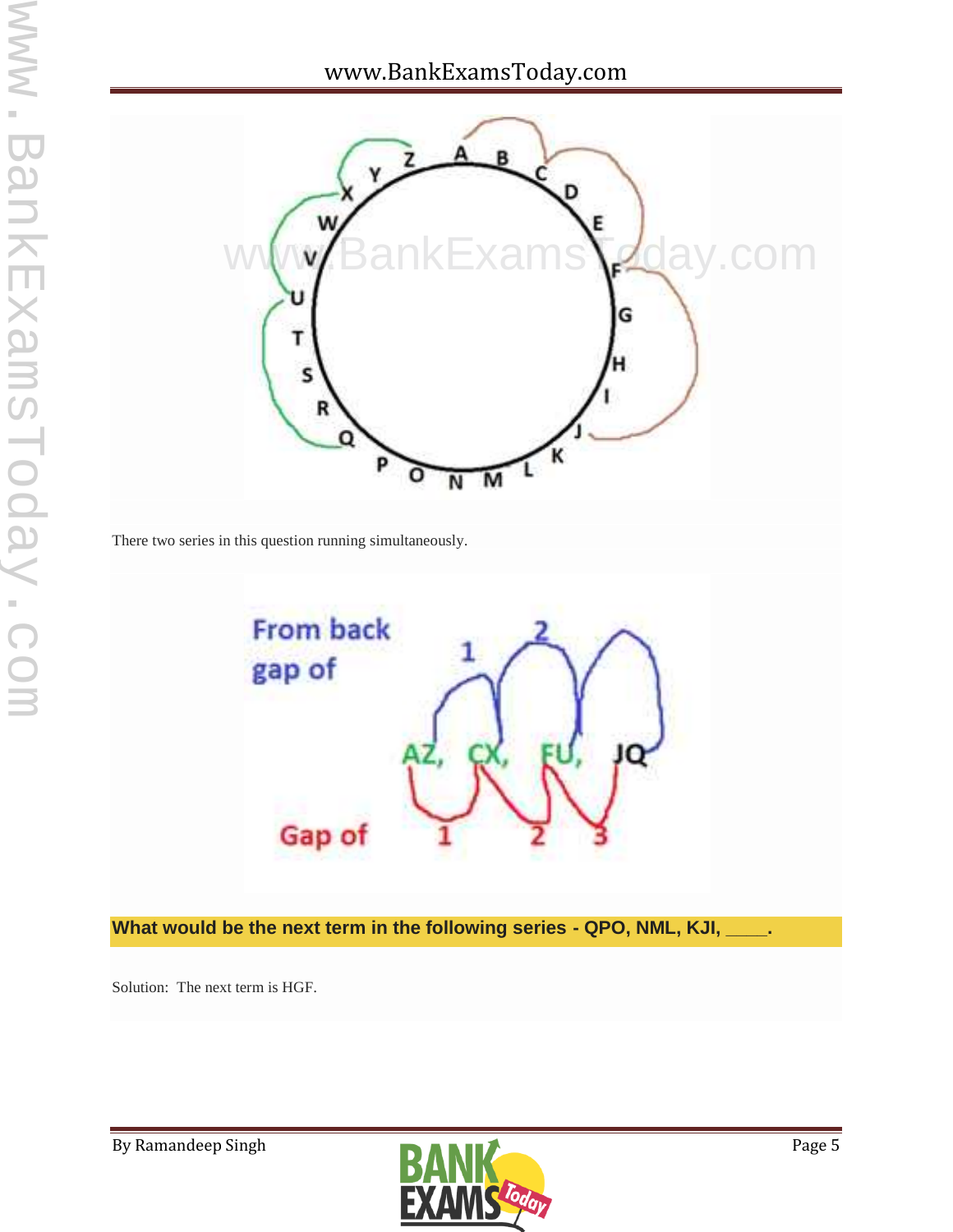

### **What is the next term in the series - JAK, KBL, LCM, MDN, \_\_\_\_.**

**Solution:** Each letter in triplets is moving one place forward.



**Remember: Do not always think that there is a relation between the letters of the group, rather you can you can get a situation where each letter in the group is moving forward or backward to make the next term of the series.**

**Find the next term in the series - SCD, TEF, UGH, \_\_\_\_?**

**Solution:**